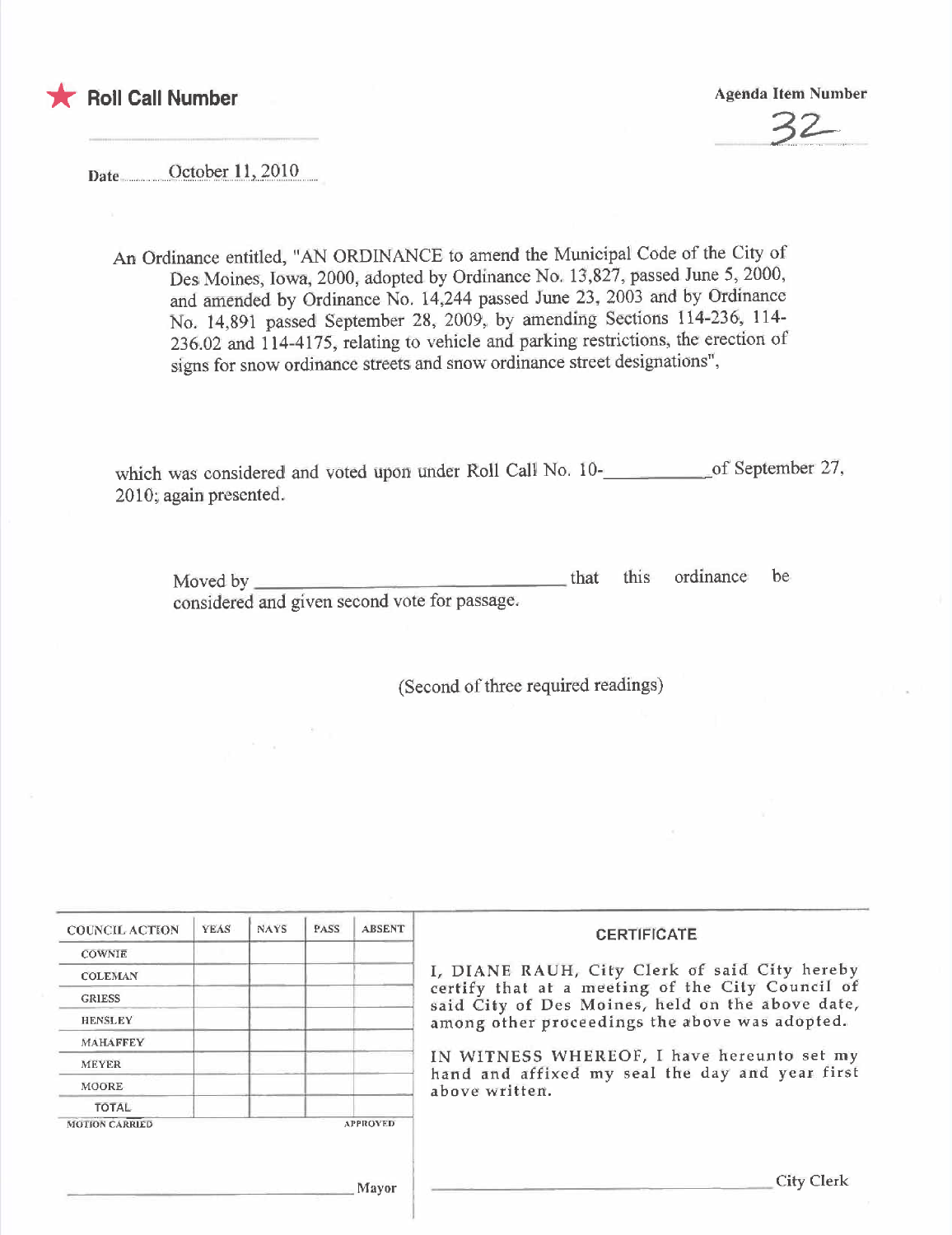## ORDINANCE NO.

AN ORDINANCE to amend the Municipal Code of the City of Des Moines, Iowa, 2000, adopted by Ordinance No. 13,827, passed June 5, 2000, and amended by Ordinance No. 14,244 passed June 23, 2003 and by Ordinance No. 14,891 passed September 28, 2009, by amending Sections 114-236, 114-236.02 and 114-4175, relating to vehicle and parking restrictions, the erection of signs for snow priority ordinance streets and snow priority ordinance street designations.

Be It Ordained by the City Council of the City of Des Moines, Iowa:

Section 1. That the Municipal Code of the City of Des Moines, Iowa, 2000, adopted by Ordinance No. 13,827, passed June 5, 2000, and amended by Ordinance No. 14,244 passed June 23, 2003 and by Ordinance No. 14,891 passed September 28, 2009, is hereby amended by amending Sections 114-236, 114-236.02 and 114-4175, relating to vehicle and parking restrictions, the erection of signs for snow priority ordinance streets and snow priority ordinance street designations, as follows:

Sec. 114-236. Vehicle and parking restrictions in snow conditions.

- (a) As used in this section, the term "snow tires" means tires designed for use when there are conditions of snow or ice on the highways and meeting the requirements which shall be promulgated by rule of the director of the state department of transportation pursuant to I.C. § 321.236(12).
- (b) When conditions of snow or ice exist on the traffic surface of a designated snow route, it is unlawful for the driver of a vehicle to impede or block traffic if the driving wheels of the vehicle are not equipped with snow tires, tire chains or nonslip differential.
- (c) Any person charged with impeding or blocking traffic for lack of snow tires, chains or nonslip differential shall have the charge dismissed upon a showing to the court that his or her motor vehicle was equipped with a nonslip differential.
- (d) Standing or parking of vehicles upon a street designated as a "snow route" shall be prohibited at any time when snow-removal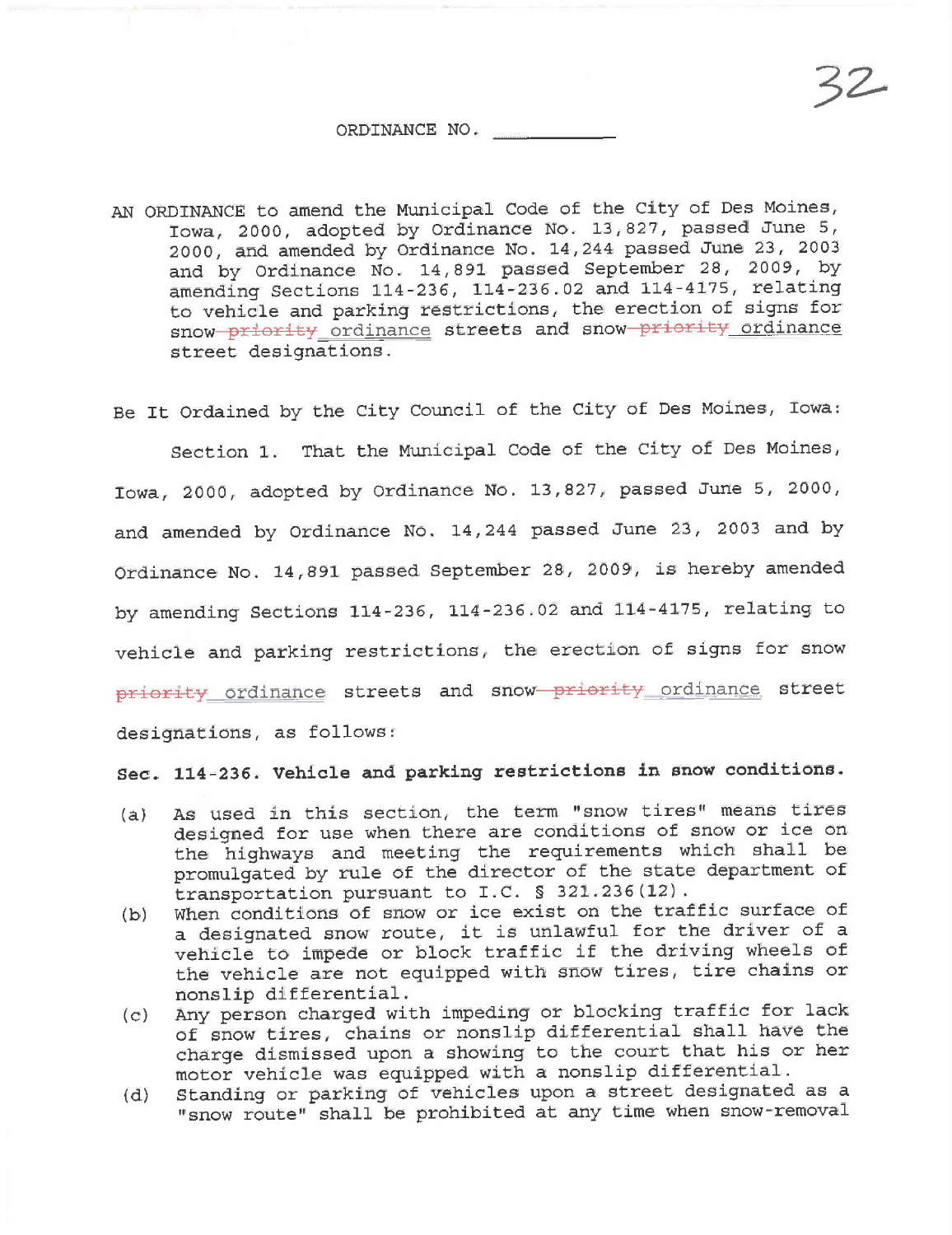operations are in progress and before such operations have resulted in the removal or clearance of snow from such streets.

- (e) Standing or parking of vehicles upon a street designated as a "snow priority ordinance street" shall be prohibited at any time  $a$ fter 6.00 p.m. when snow-removal operations are in progress and before such operations have resulted in the removal or clearance of snow from such city streets.
- (f) A person who violates the provisions of subsections (d) or (e) of this section shall pay a fine of \$35.00.

## Sec. 114-236.02. Erection of signs.

The city engineer shall place and maintain signs indicating a snow route or snow priority street at the entrances to the highway or part thereof affected and along its length, and indicating a snow priority ordinance street at the entrances to the streets which are on the boundaries of an area of streets designated as snow priority ordinance streets. These siqns are not required to be placedexcept where parking is prohibited at all times. These signs shall conform to the specifications set forth in the manual on uniform traffic control devices adopted by the state department of transportation.

## ARTICLE XVI

Division 11. Snow Priority Ordinance Street

## Sec. 114-4175. Designated.

As provided in and in accordance with section 114-236.015 of this chapter, the following portions of streets are designated as snow priority ordinance streets and drivers of vehicles shall conform to the provisions of section 114-236.015 of this chapter:

(ùl thru (v). Not uocd.

(a) (1) Ac<u>cent Resi</u>dentia<u>l</u> Neighb<u>orhood</u>.

East Twenty-second Street from Hubbell Avenue to Elizabeth Avenue.

East Twenty-third Street from East University Avenue to Hubbell Avenue.

East Twenty-fourth Street from State Avenue to Dubuque Avenue.

East Twenty-fifth Street from East University Avenue to Easton Boulevard.

East Twenty-fifth Court from East University Avenue to a point 412 feet north of Garfield Avenue end of public street riqht of way.

East Twenty-sixth Street from East University Avenue to a point 412 feet north of Garfield Avenue end of gublic street riqht of way.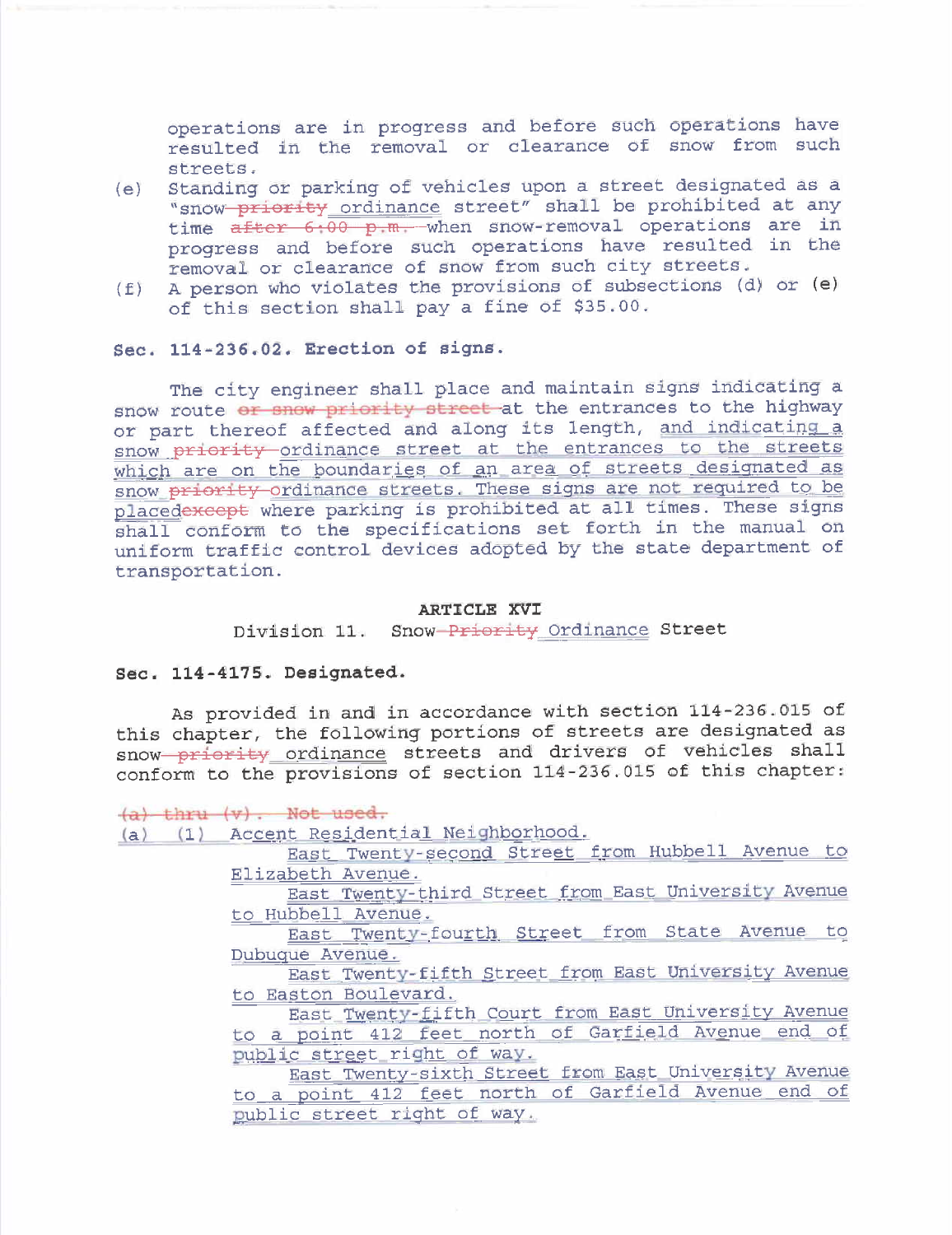$52$ 

East Twenty-sixth Street south from Easton Boulevard to a point 605 feet south of Easton Boulevard end of public street right of way.

East Twenty-sixth Court from State Avenue to Chicaao Avenue.

East Twenty-seventh Street from East University<br>Avenue to Easton Boulevard.

East Twenty-seventh Court from East University<br>Avenue to Easton Boulevard.

East Twenty-eighth Street from East University Avenue to Easton Boulevard.

East Thirtieth Street from State Avenue to East Washington Avenue.

East Thirtieth Street from East Jefferson Avenue to Easton Boulevard.

East Thirty-first Street from East Washington Avenue to Easton Boulevard.

East Thirty-first Court from East Washington Avenue

to Easton Boulevard.<br>East Thirty-second Street from East University Avenue to Easton Boulevard.

East Thirty-second Court from East Washington Avenue to Easton Boulevard.

Chicaqo Avenue from East Twenty-sixth Court to East Twenty-ninth Street.

Cleveland Avenue west from East Thirty-third Street to dead end west of East Twenty-seventh Street.

Dubuque Avenue from East Twenty-fourth Street to Hubbell Avenue.

Dubuque Avenue from East Twenty-ninth Street to East Thirty-third Street.

Elizabeth Avenue from East Twenty-second Street to Searle Street.

Elizabeth Avenue from East Twenty- fifth Street to Hubbell Avenue.

Garfield Avenue from East Twenty-second Street to

Indianapolis Avenue west from East Thirty-third Street to dead end west of East Twenty- seventh Street.

East Jefferson Avenue from Larnard Drive to East Thirty-first Court.

Kinsey Avenue east from East Twenty-sixth Street to dead end.

Kinsey Avenue west from East Thirty-third Street to dead end west of East Twenty- seventh Street.

Larnard Drive from East Twenty-ninth Street to East Jefferson Avenue.

Mahaska Avenue from East Twenty-ninth Street to East Thirty-third Street.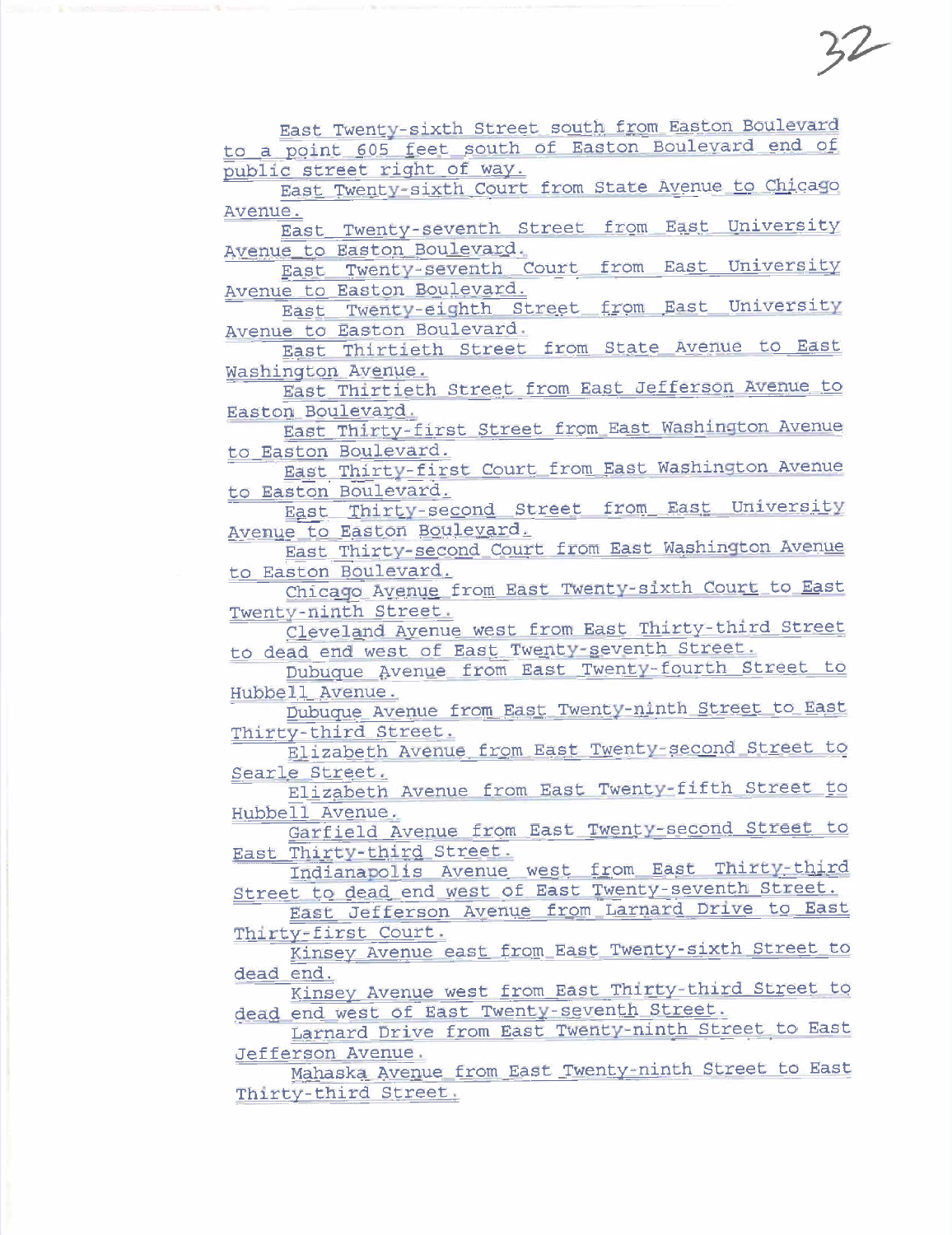Searle Street from Easton Boulevard to Hubbell Avenue.

State Avenue from East Twenty-third Street to East Twenty-fourth Street.

State Avenue from East Twenty-sixth Street to East Twenty-ninth Street.

State Avenue from East Thirtieth Street to East Thirty-third Street.

Ure Street north from East University Avenue to culde-sac inclusive.

East Washinqton Avenue west from East Thirty-third Street to dead end west of East Twenty- seventh Street.

(b) (1) Beaverdale Residential Neighborhood.

Thirty-first Street from Thirtieth Street northwesterly to a point north of Lincoln Avenue.

Thirty-second Street from Lincoln Avenue to Hickman Road.

Thirty-third Street from Lincoln Avenue to Sheridan Avenue.

Thirty- fourth Street from Urbandale Avenue to Adams Avenue.

Thirty- fourth Place from Adams Avenue to Davisson Road.

Thirty-fifth Street from Franklin Avenue to Sheridan Avenue.

Thirty-fifth Street from Urbandale Avenue to Adams Avenue.

Thirty-sixth Street from Franklin Avenue to Davisson Road.

Thirty-sixth Street from Douqlas Avenue south to

dead end.<br>Thirty-seventh Street from Franklin Avenue to Sheridan Avenue.

Thirty-seventh Street south from Adams Avenue to cul-de-sac inclusive.

Thirty-seventh Street from Amick Avenue to Douqlas Avenue.

Thirty-eiqhth Street from Franklin Avenue to Douqlas Avenue.

Thirty-ninth Street from Franklin Avenue to Urbandale Avenue.

Thirty-ninth Street south from Adams Avenue to culde-sac inclusive.

Fortieth Street from Franklin Avenue to Thirty-ninth Street.

Fortieth Street north from Adams Avenue to dead end. Fortieth Street from Clinton Avenue to Douqlas Avenue.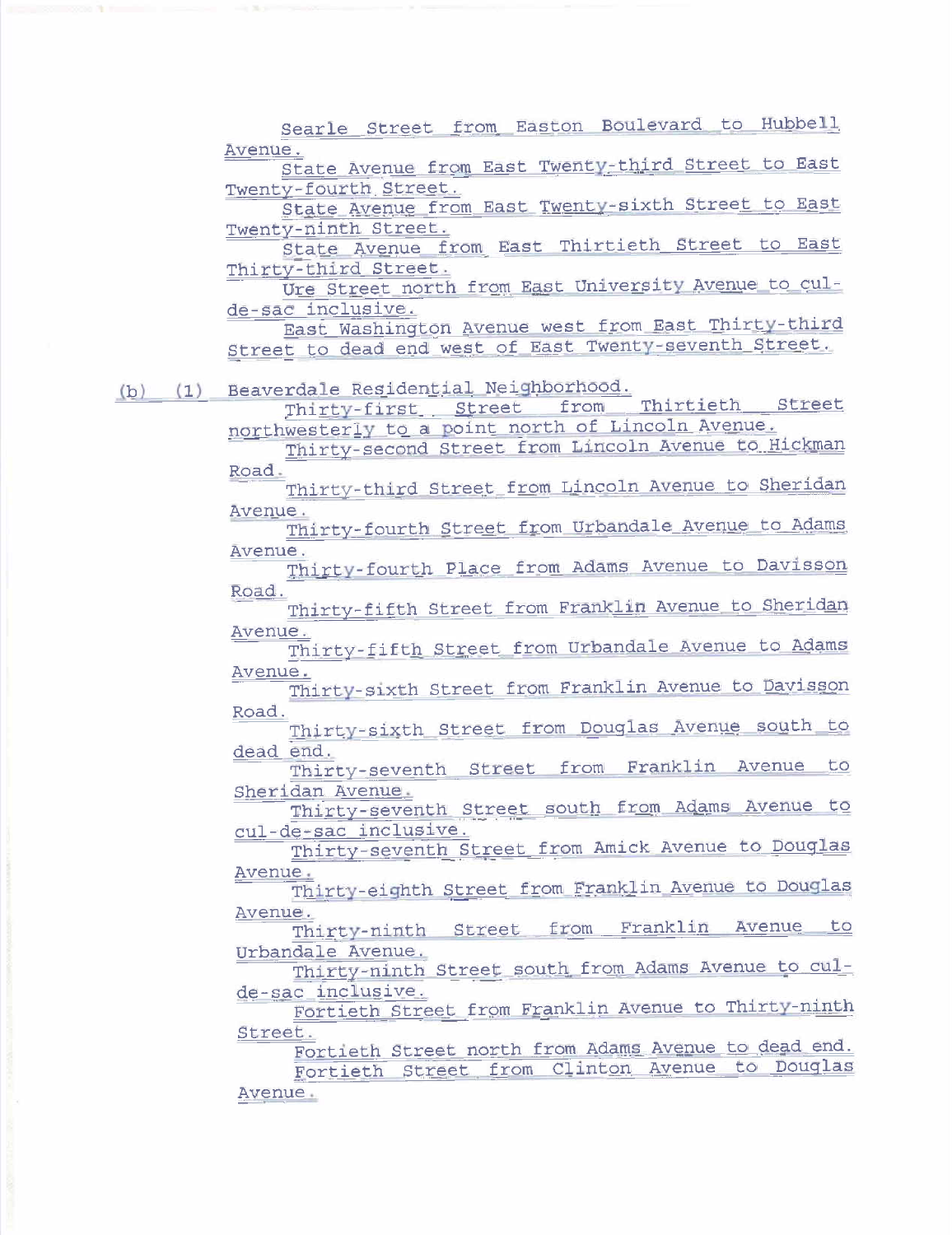Fortieth Place from Franklin Avenue to Sheridan Avenue.

Fortieth Place from Adams Avenue to Amick Avenue.

 $32$ 

Forty-first Place from Sheridan Avenue to Urbandale Avenue.

Forty-second Street from Sheridan Avenue to dead end north of Urbandale Avenue.

Forty-second Street south from Douqlas Avenue to dead end south of Clinton Avenue.

Forty-third Street from New York Avenue to Urbandale Avenue.

Forty-fourth Street from Franklin Avenue to Ovid Avenue.

Forty-fifth Street from Hickman Road to OVid Avenue. Forty-sixth Street from Franklin Avenue north to dead end north of Urbandale Avenue.

Forty-seventh Street from Franklin Avenue to Douqlas Avenue.

Forty-eiqhth Street from Franklin Avenue to Euclid Avenue.

Forty-eiqhth Place from Hickman Road north to culde-sac north of Euclid Avenue.

Adams Avenue east from Beaver Avenue to dead end east of Thirty-fourth Street.

Adams Avenue from Beaver Avenue to Forty-fourth Street.

Allison Avenue from Beaver Avenue to Forty-fourth Street.

Amick Avenue from Thirty- seventh Street to Beaver Avenue.

Amick Avenue east from Forty-seventh Street to culde-sac inclusive.

Ashby Avenue east from Forty-fourth Street to dead end east of Fortieth Place.

Beaver Crest Drive from Beaver Avenue to Fortyeiqhth Street.

Boston Avenue west from Thirty-eiqhth Street to dead end.

Clinton Avenue from Thirty-eiqhth Street to Beaver Avenue.

Davisson Road from Thirty-eiqhth Street to Thirtyfourth Place.

Euclid Avenue from Beaver Avenue to Forty-seventh Street.

Euclid Avenue from Forty-eiqhth Street to Fortyeiqhth Place.

Fagen Drive from Thirty-eighth Street to Beaver

Francis Avenue from Thirtieth Street to Thirtysecond Street.